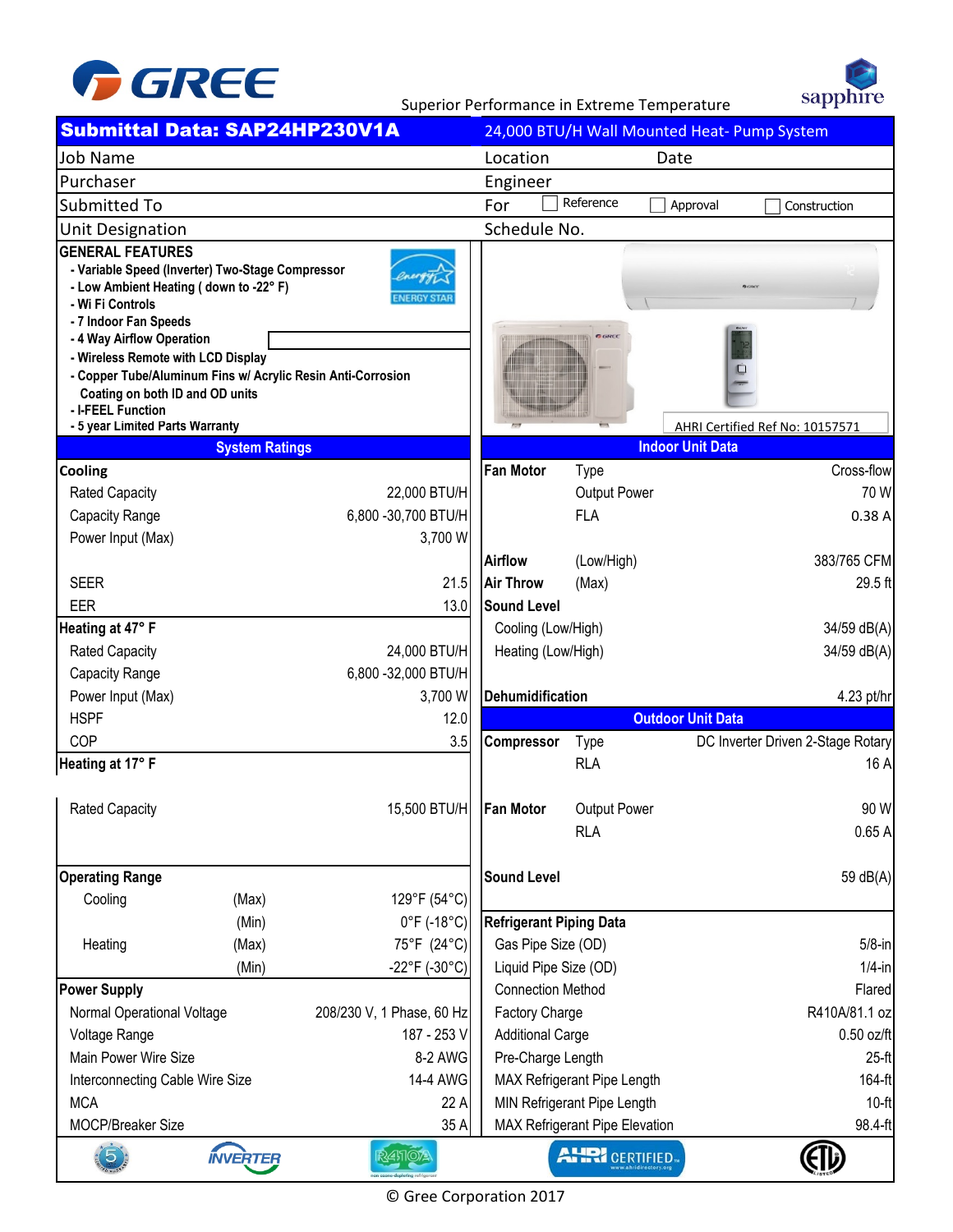## Features & Function Summary SAP24HP230V1A

| <b>SYSTEM FEATURES</b>                    |                              |  |  |
|-------------------------------------------|------------------------------|--|--|
| Inverter Type                             | G10                          |  |  |
| <b>Ultra Low Frequency Torque Control</b> | Yes                          |  |  |
| <b>Power Factor Correction</b>            | Yes                          |  |  |
| Compressor Type                           | High Eff. Two Stage Rotary   |  |  |
| <b>Refrigerant Type</b>                   | <b>R410A</b>                 |  |  |
| Basepan With Electric Heater              | <b>YES</b>                   |  |  |
| <b>Compressor With Electric Heater</b>    | <b>YES</b>                   |  |  |
| Indoor & Outdoor Fin Coating              | Acrylic Resin/Anti-Corrosion |  |  |
| Intelligent Defrosting                    | <b>YES</b>                   |  |  |
| Intelligent Preheating                    | <b>YES</b>                   |  |  |
| Low Voltage Startup                       | <b>YES</b>                   |  |  |
| Memory/Power Failure Recovery             | <b>YES</b>                   |  |  |
| Self Diagnosis                            | <b>YES</b>                   |  |  |
| <b>Wired Controller Interface</b>         | <b>NO</b>                    |  |  |
| Wi-Fi Interface Capable                   | <b>YFS</b>                   |  |  |
| Indoor Fan Type                           | Crossflow                    |  |  |
| Multi Fan Speeds                          | 7 Speeds                     |  |  |
| Indoor Unit Display                       | <b>YES</b>                   |  |  |
| <b>Advance Filter</b>                     | Optional (see Filter Kits)   |  |  |
| <b>Auxiliary Electrical Heater</b>        | <b>NO</b>                    |  |  |
| Ventilation (Outdoor Air)                 | NO                           |  |  |

| <b>REMOTE CONTROLLER FUNCTIONS</b> |            |  |  |  |
|------------------------------------|------------|--|--|--|
| Auto Mode                          | <b>YES</b> |  |  |  |
| Auto Fan                           | <b>YES</b> |  |  |  |
| Auto Swing (Horizontal Auto Swing) | <b>YES</b> |  |  |  |
| Auto Swing (Vertical Auto Swing)   | <b>YES</b> |  |  |  |
| <b>Clock on Remote Controller</b>  | <b>YES</b> |  |  |  |
| Dry Mode                           | <b>YES</b> |  |  |  |
| Dry Anti-Mildew (X-Fan) Mode       | <b>YES</b> |  |  |  |
| <b>Energy Saving Mode</b>          | NO.        |  |  |  |
| <b>Dirty Filter Alert</b>          | <b>NO</b>  |  |  |  |
| I Feel Function                    | <b>YES</b> |  |  |  |
| Lock on Remote Controller          | <b>YES</b> |  |  |  |
| <b>Quiet Mode</b>                  | <b>YES</b> |  |  |  |
| Room Temperature Display           | <b>NO</b>  |  |  |  |
| Sleep Mode                         | <b>YES</b> |  |  |  |
| 4 Sleep Modes Options              | <b>YES</b> |  |  |  |
| <b>Timer Mode</b>                  | <b>YES</b> |  |  |  |
| Turbo Mode                         | <b>YES</b> |  |  |  |
| Display On/Off Control             | <b>YES</b> |  |  |  |
| <b>Freeze Guard Mode</b>           | <b>NO</b>  |  |  |  |
| Display On/Off Control             | <b>YES</b> |  |  |  |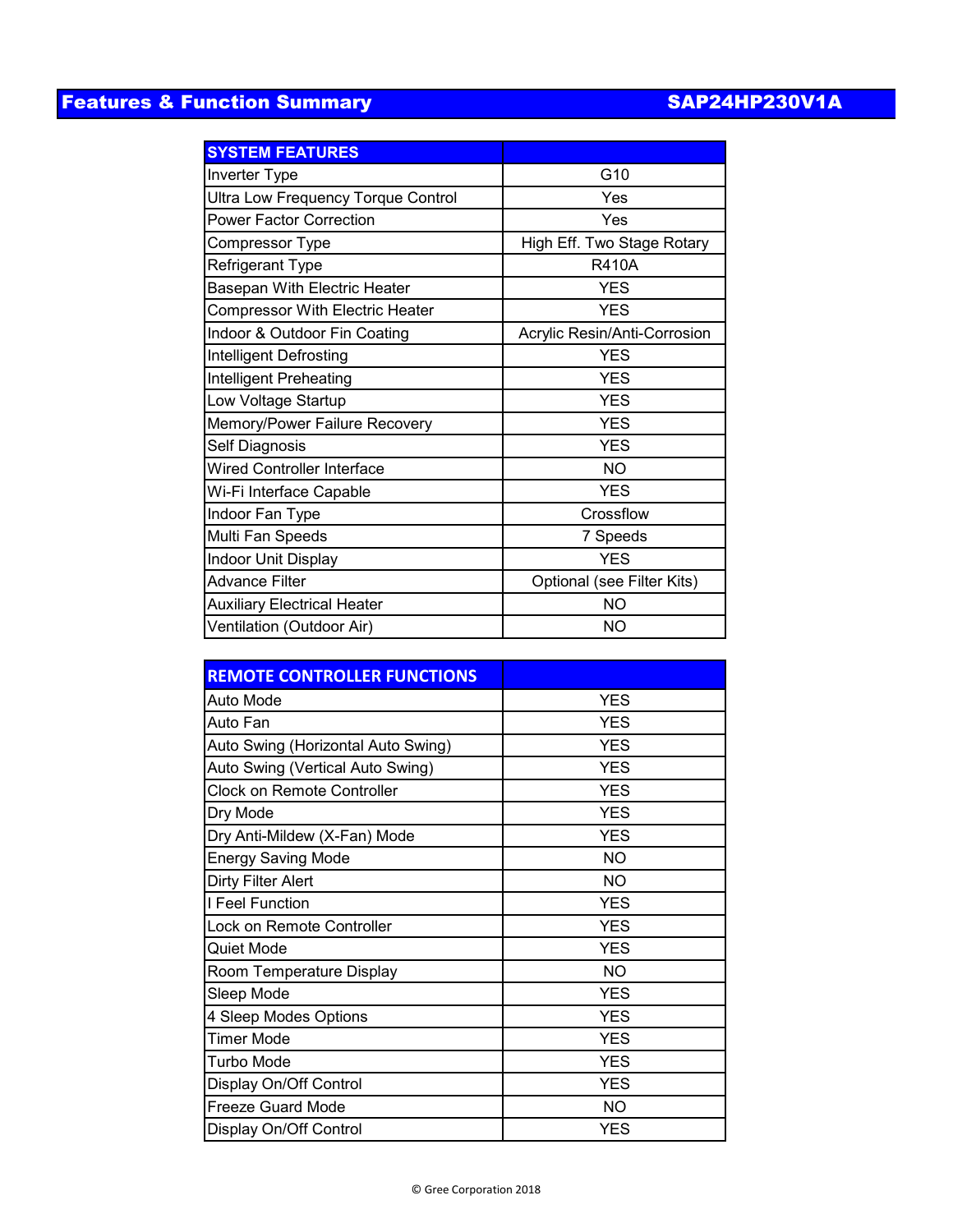## EXTENDED RATINGS

## SAP24HP230V1A

| <b>COOLING PERFORMANCE (BtuH)*</b> |                                                                               |            |                        |                                         |                        |            |  |  |  |
|------------------------------------|-------------------------------------------------------------------------------|------------|------------------------|-----------------------------------------|------------------------|------------|--|--|--|
|                                    |                                                                               |            |                        | <b>Indoor Entering Air Temperatures</b> |                        |            |  |  |  |
| <b>Outdoor Ambient</b>             | 68FDB                                                                         |            | 73°F DB                |                                         | 80°F DB                |            |  |  |  |
| Temperature (DB) °F                | 57F WB                                                                        |            | 61°FWB                 |                                         | 67°FWB                 |            |  |  |  |
|                                    | $\overline{\text{TC}}$                                                        | <b>SHC</b> | $\overline{\text{TC}}$ | <b>SHC</b>                              | $\overline{\text{TC}}$ | <b>SHC</b> |  |  |  |
| $0^{\circ}F$                       | 13521                                                                         | 10599      | 14165                  | 11104                                   | 15894                  | 12459      |  |  |  |
| $5^{\circ}F$                       | 14036                                                                         | 11008      | 14828                  | 11625                                   | 16735                  | 13125      |  |  |  |
| $14^{\circ}F$                      | 14395                                                                         | 11291      | 15202                  | 11922                                   | 17373                  | 13623      |  |  |  |
| $23^{\circ}F$                      | 15378                                                                         | 12063      | 16449                  | 12902                                   | 18847                  | 14782      |  |  |  |
| $32^{\circ}F$                      | 18649                                                                         | 14626      | 19947                  | 15643                                   | 21846                  | 17129      |  |  |  |
| $41^{\circ}F$                      | 21120                                                                         | 16565      | 22440                  | 17597                                   | 23980                  | 18808      |  |  |  |
| $50^{\circ}$ F                     | 20871                                                                         | 16371      | 22198                  | 17411                                   | 23760                  | 18637      |  |  |  |
| $59^{\circ}$ F                     | 20357                                                                         | 15963      | 21677                  | 17003                                   | 23540                  | 18466      |  |  |  |
| $68^{\circ}$ F                     | 19844                                                                         | 15562      | 21164                  | 16602                                   | 23100                  | 18117      |  |  |  |
| $77^{\circ}F$                      | 19338                                                                         | 15168      | 20651                  | 16193                                   | 22660                  | 17775      |  |  |  |
| $86^{\circ}$ F                     | 18692                                                                         | 14661      | 19998                  | 15682                                   | 21896                  | 17176      |  |  |  |
| $95^{\circ}$ F                     | 18781                                                                         | 14730      | 20093                  | 15755                                   | 22000                  | 17255      |  |  |  |
| 104°F                              | 17769                                                                         | 13936      | 19035                  | 14930                                   | 21054                  | 16515      |  |  |  |
| 113°F                              | 16450                                                                         | 12902      | 17652                  | 13846                                   | 19724                  | 15473      |  |  |  |
| 122°F                              | 14879                                                                         | 11668      | 16001                  | 12544                                   | 17925                  | 14055      |  |  |  |
| 129°F                              | 13775                                                                         | 10803      | 14693                  | 11522                                   | 16530                  | 12967      |  |  |  |
|                                    | <b>HEATING PERFORMANCE (BtuH)*</b><br><b>Indoor Entering Air Temperatures</b> |            |                        |                                         |                        |            |  |  |  |
| <b>Outdoor Ambient</b>             | 68°F DB                                                                       |            | 73°F DB                |                                         | 80°F DB                |            |  |  |  |
| <b>Temperature (DB)</b>            | 57°FWB                                                                        |            | 61°FWB                 |                                         | 67°FWB                 |            |  |  |  |
|                                    | <b>TC</b>                                                                     | <b>SHC</b> | <b>TC</b>              | <b>SHC</b>                              | <b>TC</b>              | <b>SHC</b> |  |  |  |
| $-22^{\circ}F$                     | 14194                                                                         |            | 13955                  |                                         | 13699                  |            |  |  |  |
| $-13^{\circ}F$                     | 18752                                                                         |            | 18437                  |                                         | 18098                  |            |  |  |  |
| $-4^{\circ}F$                      | 23362                                                                         |            | 22969                  |                                         | 22547                  |            |  |  |  |
| $0^{\circ}$ F                      | 24013                                                                         |            | 23614                  |                                         | 23161                  |            |  |  |  |
| $6^{\circ}$ F                      | 24233                                                                         |            | 23826                  |                                         | 23379                  |            |  |  |  |
| $10^{\circ}$ F                     | 24726                                                                         |            | 24313                  |                                         | 23851                  |            |  |  |  |
| $16^{\circ}$ F                     | 25215                                                                         |            | 24795                  |                                         | 24313                  |            |  |  |  |
| $19^{\circ}F$                      | 25697                                                                         |            | 25277                  |                                         | 24782                  |            |  |  |  |
| $24^{\circ}F$                      | 25909                                                                         |            | 25517                  |                                         | 25080                  |            |  |  |  |
| $32^{\circ}F$                      | 26103                                                                         |            | 25750                  |                                         | 25356                  |            |  |  |  |
| $41^{\circ}F$                      | 27424                                                                         |            | 27102                  |                                         | 26723                  |            |  |  |  |
| $43^{\circ}F$                      | 27972                                                                         |            | 27642                  |                                         | 27276                  |            |  |  |  |
| $47^{\circ}$ F                     | 29278                                                                         |            | 28771                  |                                         | 28191                  |            |  |  |  |
| $53^{\circ}$ F                     | 29568                                                                         |            | 29052                  |                                         | 28472                  |            |  |  |  |
| $59^{\circ}$ F                     | 30248                                                                         |            | 29713                  |                                         | 29115                  |            |  |  |  |
| $64^{\circ}F$                      | 30891                                                                         |            | 30347                  |                                         | 29740                  |            |  |  |  |
| $70^{\circ}$ F                     | 31470                                                                         |            | 30927                  |                                         | 30302                  |            |  |  |  |
| $75^{\circ}$ F                     | 31914                                                                         |            | 31353                  |                                         | 30728                  |            |  |  |  |
| $78^{\circ}$ F                     | 32360                                                                         |            | 31790                  |                                         | 31156                  |            |  |  |  |

\* Maximum system capacity

TC- Total Capacity ( BtuH) SHC- Sensible Capacity (BtuH)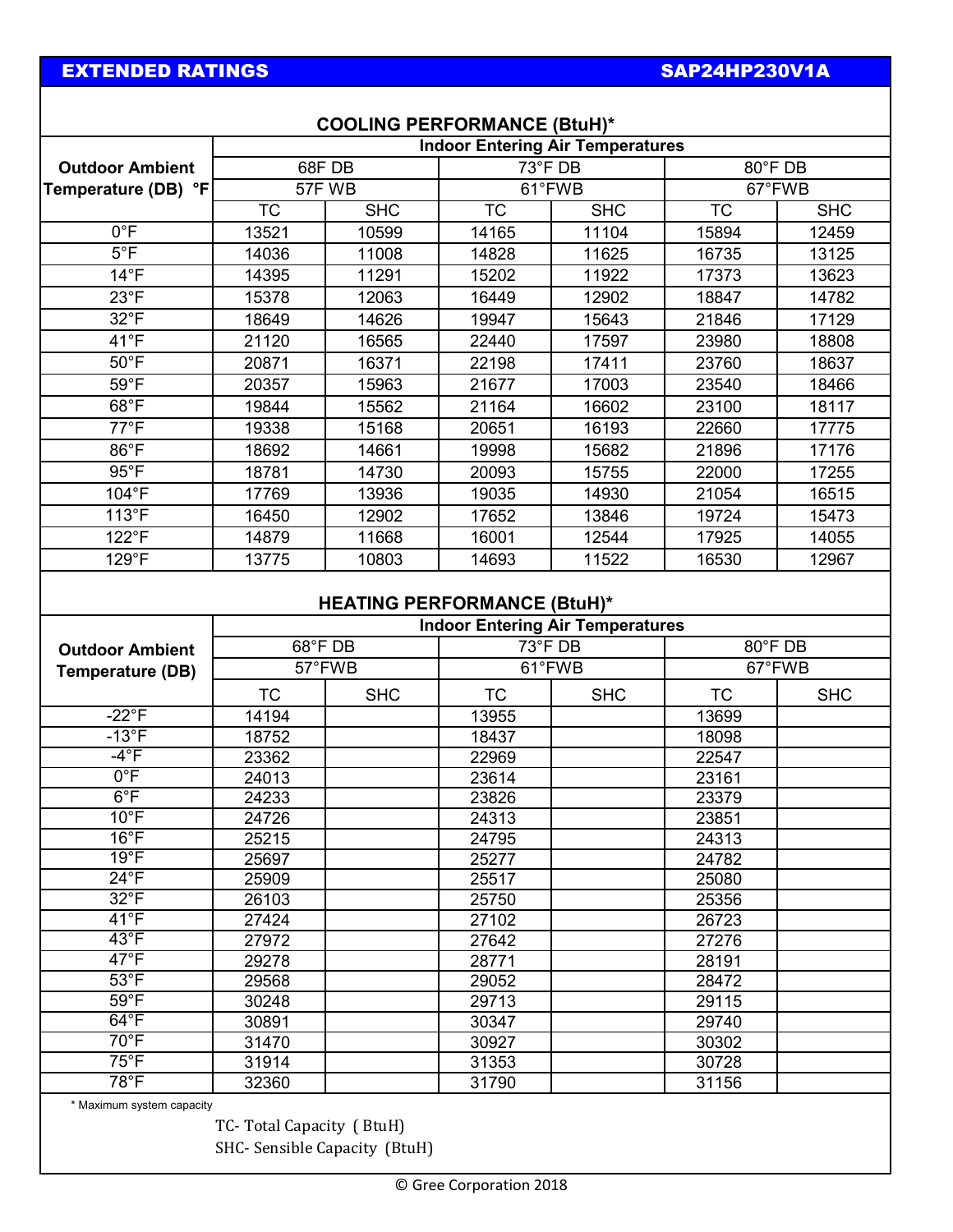

© Gree Corporation 2018